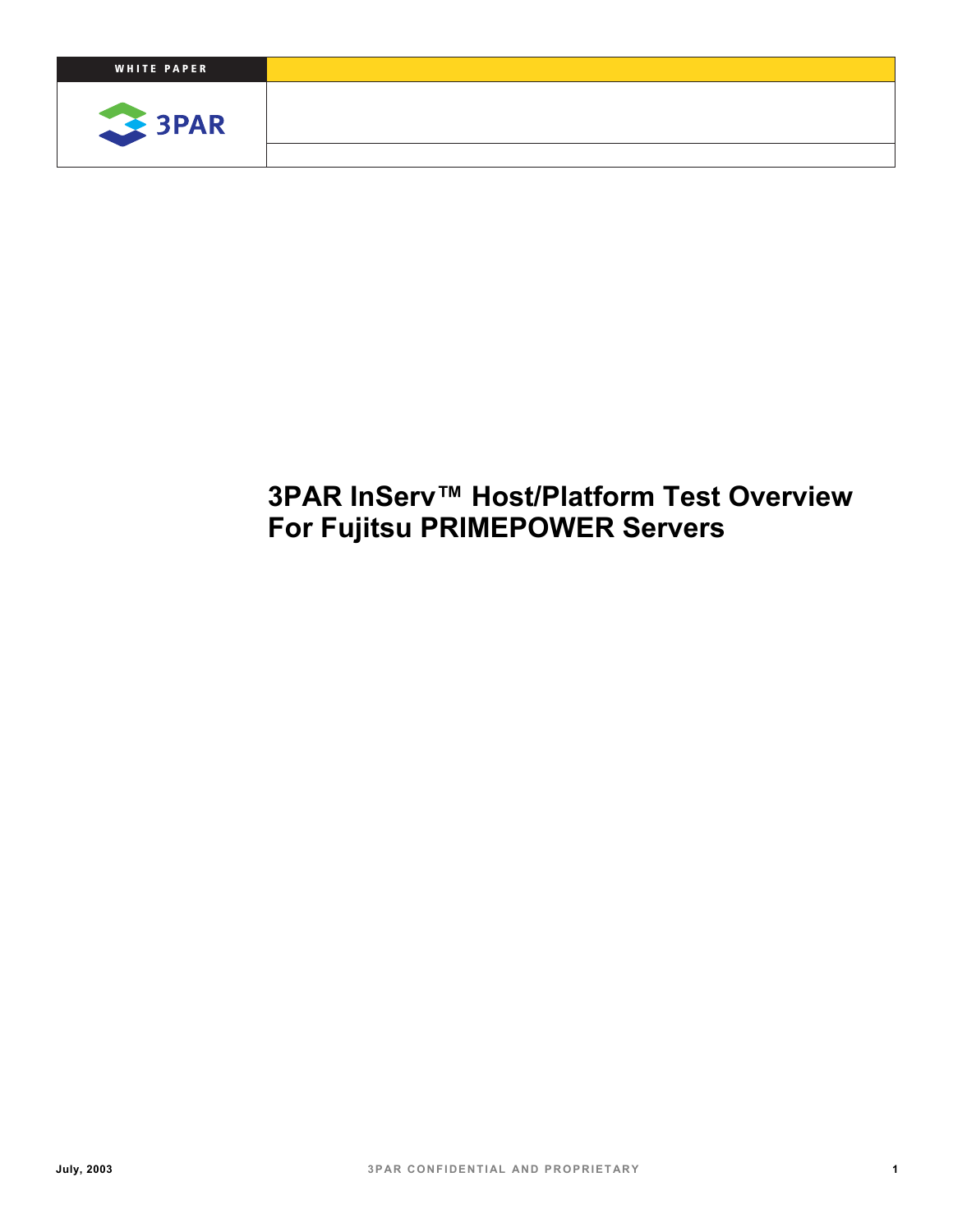**Tested Date**: April, 2003

**Venue:** 3PAR Engineering Lab 4209 Technology Drive Fremont, CA 94538

#### **OBJECTIVE**

3PAR InServ Storage Servers provide a storage resource to host servers through the connections between them. 3PAR will support specific host attachment configurations once they have passed assurance testing. A host attachment configuration is defined as the combination of:

- Host platform family
- Operating System
- Host bus adapter and driver
- Host based multi-path software
- SAN Infrastructure

This test plan/overview describes testing planned for all 3PAR Host/Platform testing to assure the Server/Host/Platform functions correctly when connected to the 3PAR InServ.

#### **TESTED AND SUPPORTED CONFIGURATION**

- **Host Systems**: PRIMEPOWER 200, 400, 650, 800, 850, 900, 1000, 1500, 2000, 2500
- **Operating System**: Solaris 2.8 MU4 +
- **3PAR InServ Models**: S200, S400 and S800
- **InForm OS Version**: 2.0.1 and later releases
- **HBA**: Emulex LP8000, LP9002L
- **HBA Firmware**: version 3.90A7 +
- **HBA Driver**: version 5.00i +
- **Multi-Path SW**: VERITAS Volume Manager version 3.2 +
	- **Fabric**: Brocade 2x00 2.6.0a +
		- Brocade 3x00 3.0.2 +
		- McData 3xxx 02.00.00.33 +

McData 6064/6164 02.00.00.33 +

Cisco 9216/9500 1.0(4) +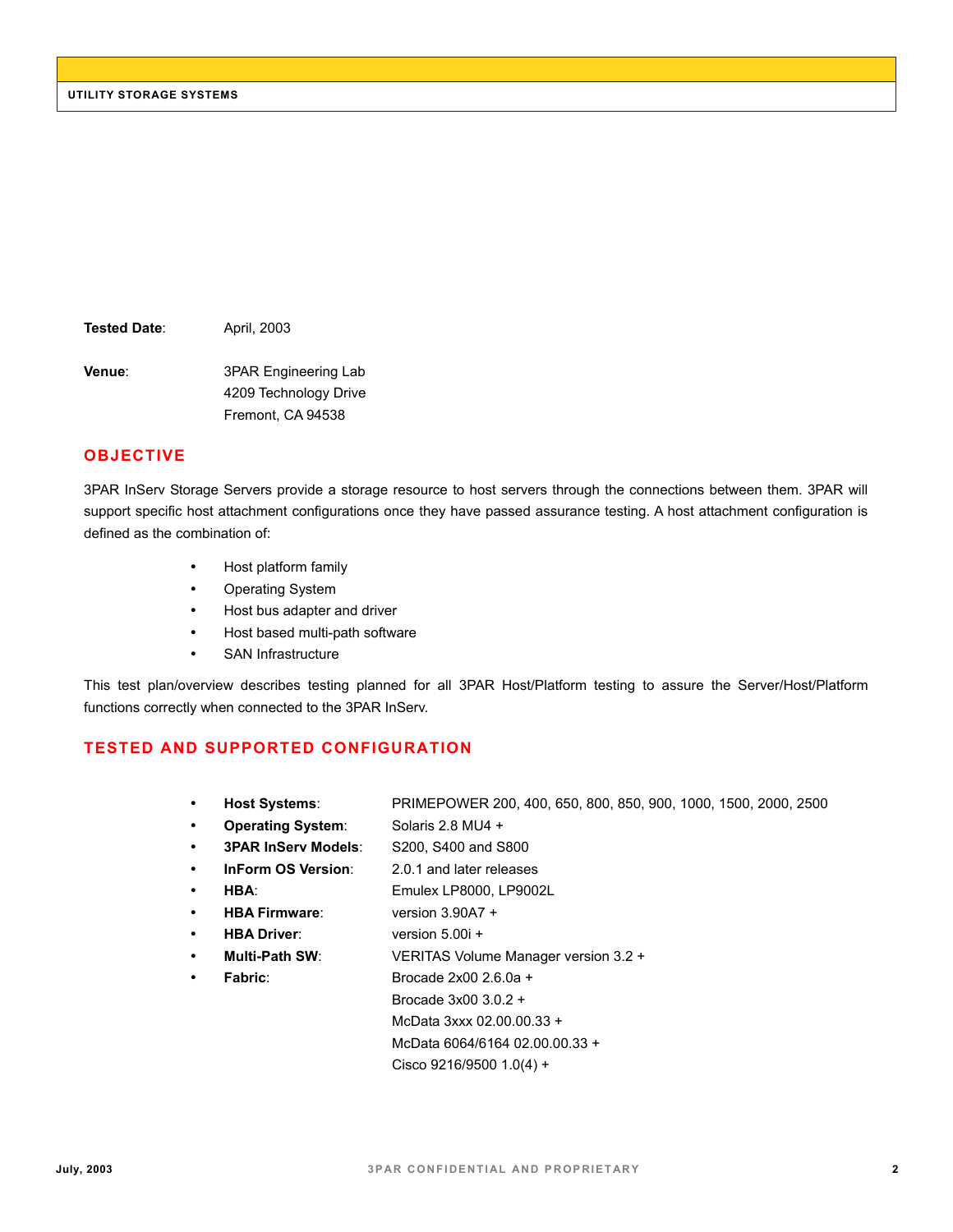### **UNIQUE CONFIGURATION AND TERMS**

**3PAR InServ to host Connection**: The 3PAR InServ is connected to the tested host(s) using the specified Fibre Channel interconnect. The host interfaces should be discovered by the InServ and be recognized as valid hosts by the InServ.

**Virtual Volume**: A base volume containing data, created by the 3PAR InForm® Operating System's virtualization and volume management functionality. A set of virtual volumes (VV's) is created on the InServ by a single command or GUI input panel using the simple, robust and secure user interface (CLI and GUI). The VV set will contain each type of striped RAID set currently supported on the InServ, i.e. RAID10 and RAID50.

CLI command example, "createaldvv [option] <vv\_name> <size>[g|G]"

**Virtual LUN**: A LUN that is discovered and registered by host(s) using each platform's normal procedure. The VV set is exported to the host(s) by creating virtual LUN (VLUN) export mechanisms from the 3PAR InForm via the simple, robust and secure user interface (CLI and GUI).

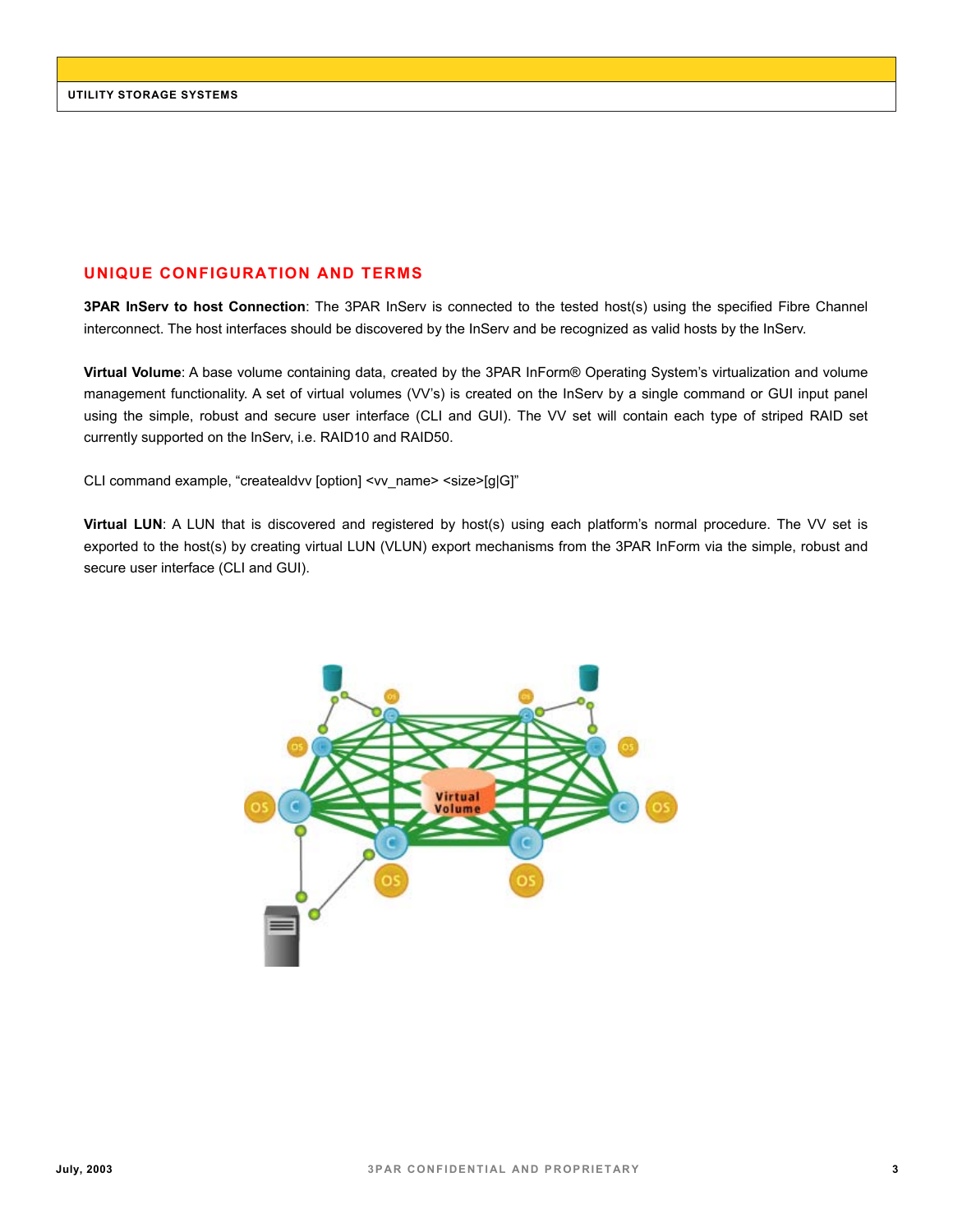## **TESTED ITEMS AND RESULTS**

| <b>Test Description</b>                      | <b>Results of Testing Pass/Fail</b> |
|----------------------------------------------|-------------------------------------|
| Platform testing                             | Completed                           |
| Configuration and setup                      | Passed                              |
| Virtual LUN Presentation and Discovery       | Passed                              |
| <b>Virtual LUN Basic Functionality</b>       | Passed                              |
| Path Fault Injection (non multi-pathed)      | Passed                              |
| Multi-Pathing Support                        | Passed                              |
| Stress and Performance Characterization      | Passed                              |
| Boundary Characterization (max. VV and VLUN) | Passed                              |
| <b>InServ Functional testing</b>             | Completed                           |
| Availability testing                         | Passed                              |
| Fabric Connect- Switch/Director Setup        | Completed                           |
| Fabric Zoning                                | Passed                              |
| Connect to Host                              | Passed                              |
| <b>Test Fabric Mode</b>                      | Passed                              |

The interoperability test objectives focused on assuring the interoperability of the Fujitsu PRIMEPOWER host platforms with the 3PAR InServ Storage Server. The features and base functions of the InServ Storage Server have been independently validated by 3PAR.



www.3par.com